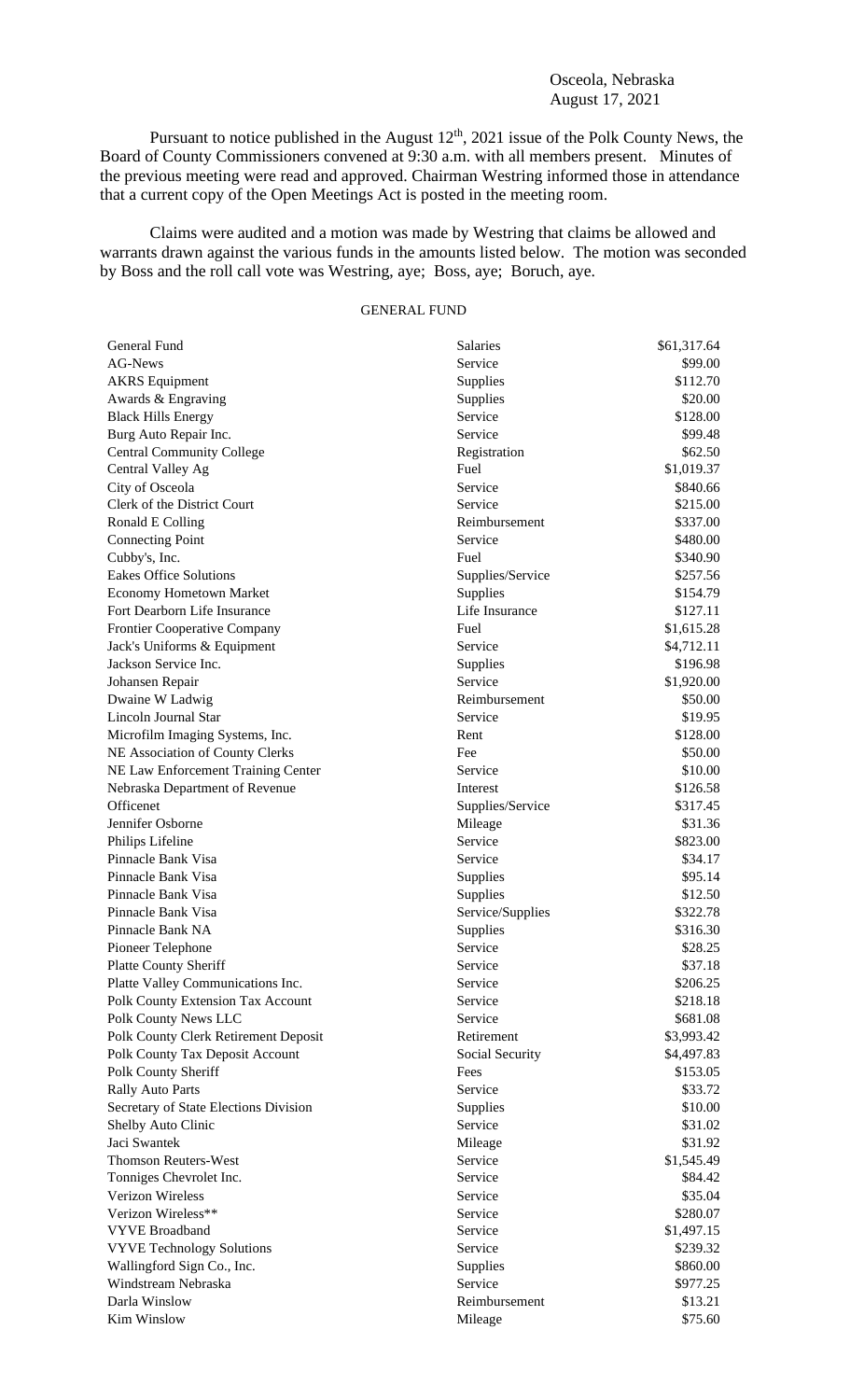## ROAD FUND

| Road Fund                            | <b>Salaries</b>   | \$27,225.71 |
|--------------------------------------|-------------------|-------------|
| <b>Anderson Service</b>              | Service           | \$2,066.28  |
| <b>Black Hills Energy</b>            | Service           | \$86.06     |
| Central Valley AG                    | Supplies          | \$11,964.44 |
| City of Osceola                      | Service           | \$72.41     |
| City of Stromsburg                   | Service           | \$138.91    |
| Ericson Cash Hardware                | Supplies          | \$82.12     |
| <b>Filter Care</b>                   | Service           | \$29.30     |
| Fort Dearborn Life Insurance         | Life Insurance    | \$81.55     |
| <b>Frontier Cooperative Company</b>  | Supplies          | \$894.75    |
| Johnson Sand & Gravel Co. Inc.       | Supplies          | \$5,647.07  |
| Medical Enterprises Inc.             | Supplies          | \$75.00     |
| NMC, Exchange LLC                    | Supplies/Service  | \$3,253.19  |
| Osceola Foodmart                     | Supplies          | \$7.99      |
| Overland Sand & Gravel               | Gravel and Borrow | \$6,079.26  |
| Pogue Construction Inc.              | Supplies          | \$8,373.75  |
| Polk County Clerk Retirement Deposit | Retirement        | \$1,783.75  |
| Polk County Tax Deposit              | Social Security   | \$2,057.82  |
| Polk Light & Water                   | Service           | \$104.20    |
| <b>Rally Auto Parts</b>              | Supplies/Service  | \$2,082.66  |
| <b>Truck Center Companies-York</b>   | Service           | \$3,521.25  |
| Verizon Wireless                     | Service           | \$64.35     |
| Village of Shelby                    | Service           | \$90.50     |
| <b>VYVE Broadband</b>                | Service           | \$71.53     |
| Windstream Nebraska Inc.             | Service           | \$246.66    |

#### SENIOR CITIZEN SERVICE CENTER

| Service                     | 13,888.52  |
|-----------------------------|------------|
| Meals                       | 110.00     |
| Service                     | 317.05     |
| <b>INHERITANCE TAX FUND</b> |            |
| Refund                      | \$99.34    |
| Service                     | \$591.82   |
| Service                     | \$1,495.26 |
| Refund                      | \$99.34    |
| Service                     | \$9,635.00 |
|                             |            |

## 911 EMERGENCY MANAGEMENT FUND

| Windstream Nebraska Inc.  | Service   | \$984.90 |
|---------------------------|-----------|----------|
|                           | WEED FUND |          |
| <b>Black Hills Eneroy</b> | Service   | \$36.86  |

| <b>Black Hills Energy</b>           | Service         | \$36.86  |
|-------------------------------------|-----------------|----------|
| James Carlson                       | Reimbursement   | \$80.00  |
| City of Osceola                     | Utilities       | \$70.52  |
| <b>Frontier Cooperative Company</b> | <b>Supplies</b> | \$396.80 |

The Board approved the collateral pledged by Polk County banks and held in custody by the County Treasurer.

The following fees for the month of July were earned by the various offices and submitted to the County Treasurer. County Treasurer receipts show fees earned were credited to the appropriate county funds.

Jodie L. Roberts, Clerk of Dist. Court \$470.00

A motion was made by Westring to allocate the following levies for those political subdivisions subject to the County's levy authority:

| Fire Districts           | a maximum of \$.040000 per \$100 of valuation |
|--------------------------|-----------------------------------------------|
| Ag Society               | a maximum of \$.010000 per \$100 of valuation |
| <b>Cemetery District</b> | a maximum of \$.010000 per \$100 of valuation |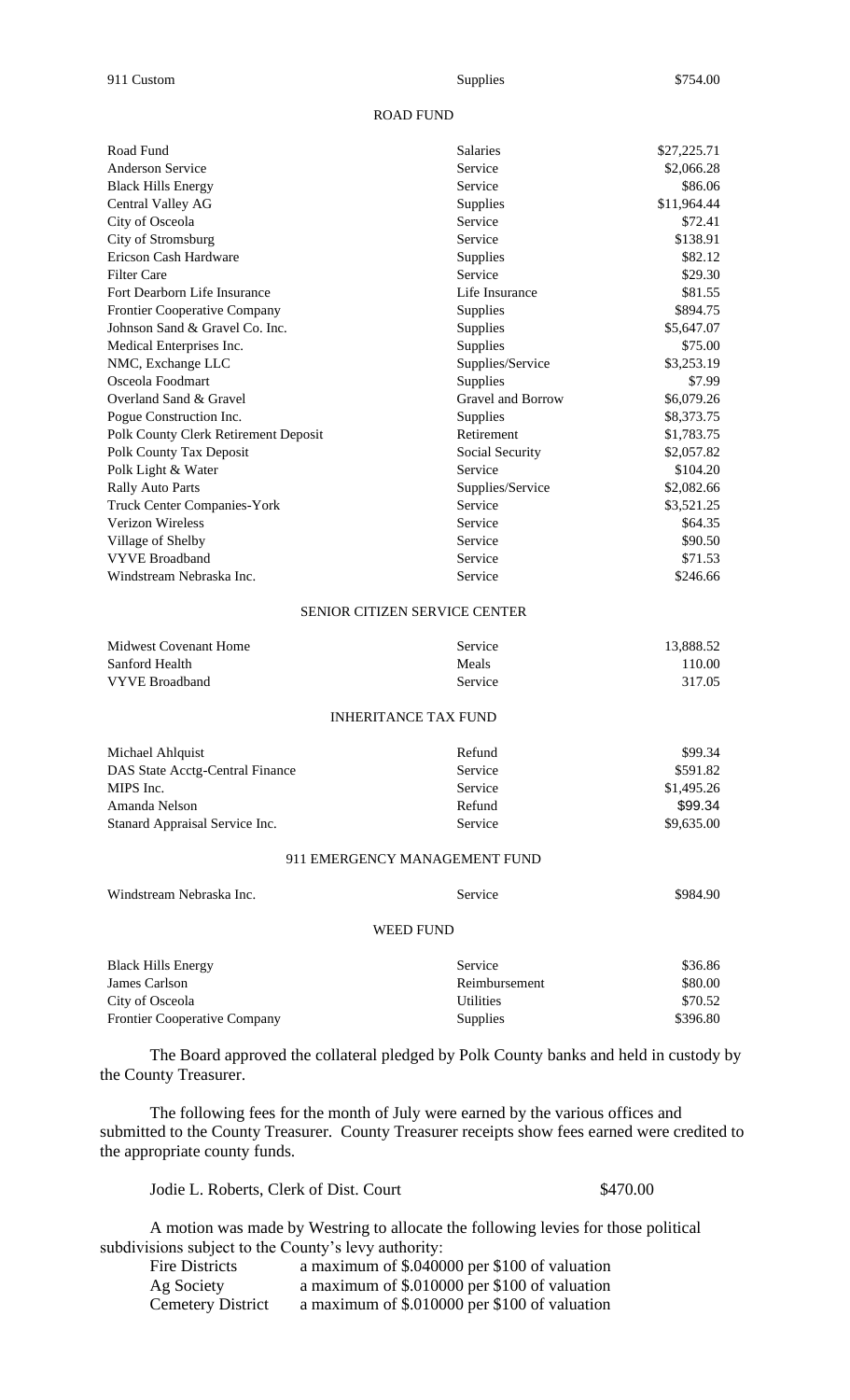Historical Society a maximum of \$.003000 per \$100 of valuation The motion was seconded by Boruch and the roll call vote was Westring, aye; Boruch, aye; Boss, aye.

The county budget was reviewed by the Board. A motion was made by Boss to increase the total 2021-2022 funds subject to limitation by an additional 1%, from 2  $\frac{1}{2}$ % to 3  $\frac{1}{2}$ %. The motion was seconded by Boruch and the roll call vote was Boss, aye; Boruch, aye; Westring, aye.

The County Jail Report for the month of July was reviewed by the Board and approved.

A motion was made by Boruch to adopt a resolution directing the County Attorney to foreclose Tax Sale Certificates 835 and 836. The motion was seconded by Boss and the roll call vote was Boruch, aye; Boss, aye; Westring, aye. Three years have passed since the County purchased these tax sale certificates and they have not been redeemed.

Darla Winslow updated the Board on Polk County Health Dept. matters. It was reported that the CDC is considering recommending a booster shot 8 months after receiving the second COVID vaccination shot. The department is providing a school nurse to Cross County, Osceola and High Plains school districts. The Shelby-Rising City district has hired their own nurse. The Health Department currently has two older vehicles and would like to upgrade. The Sheriff's Department has a 2017 Ford Explorer Interceptor that is not being used that Sheriff Ladwig is willing to transfer to the Health Department after removing the lights, radios and other law enforcement related equipment.

At 10:30 a.m., a motion was made by Boruch to open the hearing on the conditional use permit for a tract in the NE ¼ of Section 28, Township 15, Range 1 as advertised. The motion was seconded by Westring and the roll call vote was Boruch, aye; Westring, aye; Boss, aye. Also present for the hearing was a representative of the applicant, Patrick Gabel, and County Attorney Colling. The applicant reviewed their plan to replace the current farrowing barns with a new structure at this location without increasing the number of animal units. While this location was in operation prior to the adoption of zoning regulations in Polk County, the applicant chose to obtain a conditional use permit in the name of MSJM Properties, LLC. Patrick Gabel was not opposed to the issuance of the permit but questioned the need for the issuance of the new permit since there was no change in the number of animal units at the site. No persons appeared in opposition to the permit nor was any correspondence received by the County Clerk for the Board. At 10:45 a.m., a motion was made by Boruch to close the hearing. The motion was seconded by Boss and all members voted in the affirmative. Being in receipt of the Planning and Zoning Commission's recommendation of approval and having found that all items of the Conditional Use Permit Guidelines Check List have been proven to the satisfaction of the Board, a motion was made by Boruch to approve the conditional use permit for the tract in the NE ¼ of Section 28, Township 15, Range 1, allowing the removal of existing farrowing barns and the construction of a new farrowing barn. The motion was seconded by Boss and the roll call vote was Boruch, aye; Boss, aye; Westring, aye.

Being in receipt of the traffic study of the intersection of Center Road and  $131<sup>st</sup>$  Road from JEO recommending the stopping of eastbound and westbound traffic, a motion was made by Boruch to erect stop signs to control eastbound and westbound traffic at the county road intersection of Center Road and 131<sup>st</sup> Road in Polk County. The motion was seconded by Boss and the roll call vote was Boruch, aye; Boss, aye; Westring, aye.

Bids for new motorgraders were opened as advertised. Bids for a 4-wheel drive and for an all wheel drive machine were received from two vendors. Action on the bids was tabled until the next meeting of the Board.

Highway Supt. Theis also updated the Board on the work being done in the Road Dept. The new grade on Road D went well and held up following the rains last week. Millings work well for providing a base for some roads with erosion issues and millings are being sought to improve the shoulders along the pavement on C Road. The lease for the clay hill north of Shelby was not renewed with the Board of Educational Lands and Funds and Polk County is responsible for returning the condition of the tract to the standards set by the State.

There being no further business, the Board adjourned at 12:00 p.m. to meet again on August  $24<sup>th</sup>$  and September  $7<sup>th</sup>$ , 2021. An agenda of the meetings will be available at the office of the County Clerk.